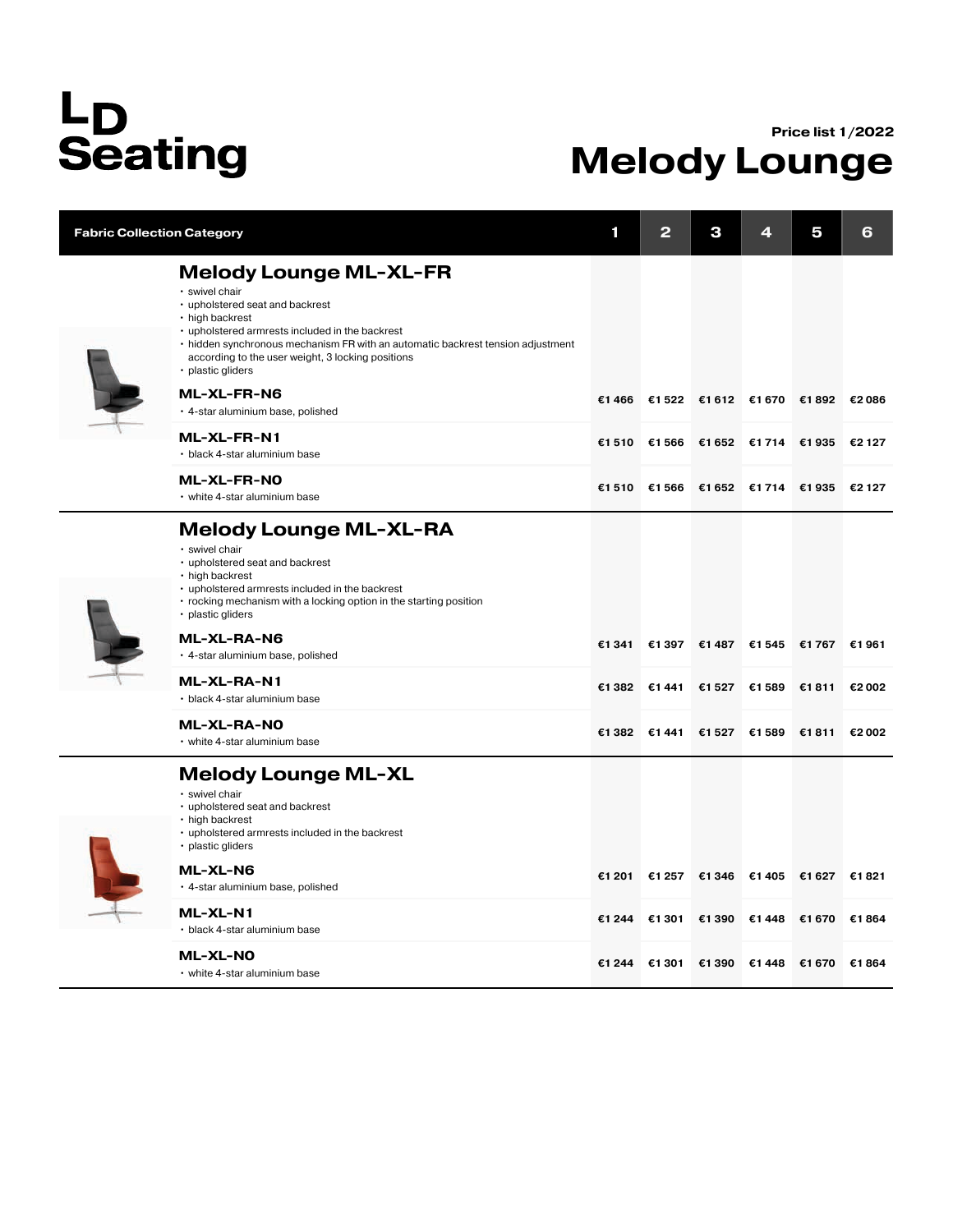| <b>Fabric Collection Category</b> |                                                                                                                                                                                                                                                                                                                        | 1      | 2                                         | З    | 4    | 5     | 6      |
|-----------------------------------|------------------------------------------------------------------------------------------------------------------------------------------------------------------------------------------------------------------------------------------------------------------------------------------------------------------------|--------|-------------------------------------------|------|------|-------|--------|
|                                   | <b>Melody Lounge ML-L-FR</b><br>· swivel chair<br>• upholstered seat and backrest<br>· medium backrest<br>• upholstered armrests included in the backrest<br>• hidden synchronous mechanism FR with an automatic backrest tension adjustment<br>according to the user weight, 3 locking positions<br>· plastic gliders |        |                                           |      |      |       |        |
|                                   | <b>ML-L-FR-N6</b><br>· 4-star aluminium base, polished                                                                                                                                                                                                                                                                 |        | €1 431 €1 487 €1 571 €1 627               |      |      | €1849 | €2 015 |
|                                   | ML-L-FR-N1<br>• black 4-star aluminium base                                                                                                                                                                                                                                                                            | €1 474 | €1527 €1614 €1670 €1892                   |      |      |       | €2 055 |
|                                   | <b>ML-L-FR-NO</b><br>• white 4-star aluminium base                                                                                                                                                                                                                                                                     |        | €1474 €1527 €1614 €1670 €1892 €2055       |      |      |       |        |
|                                   | <b>Melody Lounge ML-L-RA</b><br>· swivel chair<br>• upholstered seat and backrest<br>· medium backrest<br>• upholstered armrests included in the backrest<br>• rocking mechanism with a locking option in the starting position<br>· plastic gliders                                                                   |        |                                           |      |      |       |        |
|                                   | ML-L-RA-N6<br>· 4-star aluminium base, polished                                                                                                                                                                                                                                                                        |        | €1311 €1364 €1448 €1505 €1726 €1892       |      |      |       |        |
|                                   | ML-L-RA-N1<br>• black 4-star aluminium base                                                                                                                                                                                                                                                                            |        | €1 352 €1 405 €1 492 €1 548 €1 770        |      |      |       | €1 935 |
|                                   | <b>ML-L-RA-NO</b><br>• white 4-star aluminium base                                                                                                                                                                                                                                                                     |        | €1 352 €1 405 €1 492 €1 548 €1 770 €1 935 |      |      |       |        |
|                                   | <b>Melody Lounge ML-L</b><br>· swivel chair<br>• upholstered seat and backrest<br>· medium backrest<br>• upholstered armrests included in the backrest<br>· plastic gliders<br>ML-L-N6                                                                                                                                 |        |                                           |      |      |       |        |
|                                   | · 4-star aluminium base, polished                                                                                                                                                                                                                                                                                      |        | €1 170 €1 227 €1 316 €1 374 €1 596 €1 762 |      |      |       |        |
|                                   | ML-L-N1<br>• black 4-star aluminium base                                                                                                                                                                                                                                                                               |        | €1214 €1270 €1357 €1418 €1640             |      |      |       | €1803  |
|                                   | ML-L-NO<br>• white 4-star aluminium base                                                                                                                                                                                                                                                                               |        | €1 214 €1 270 €1 357 €1 418 €1 640        |      |      |       | €1803  |
|                                   | <b>Melody Lounge ML-T</b><br>· footrest<br>• fully upholstered shell<br>· plastic gliders<br>ML-T-N6                                                                                                                                                                                                                   | €449   | €464                                      | €485 | €502 | €569  | €640   |
|                                   | · 4-star aluminium base, polished<br>ML-T-N1                                                                                                                                                                                                                                                                           |        |                                           |      |      |       |        |
|                                   | • black 4-star aluminium base                                                                                                                                                                                                                                                                                          | €492   | €505                                      | €528 | €546 | €609  | €681   |
|                                   | <b>ML-T-NO</b><br>• white 4-star aluminium base                                                                                                                                                                                                                                                                        | €492   | €505                                      | €528 | €546 | €609  | €681   |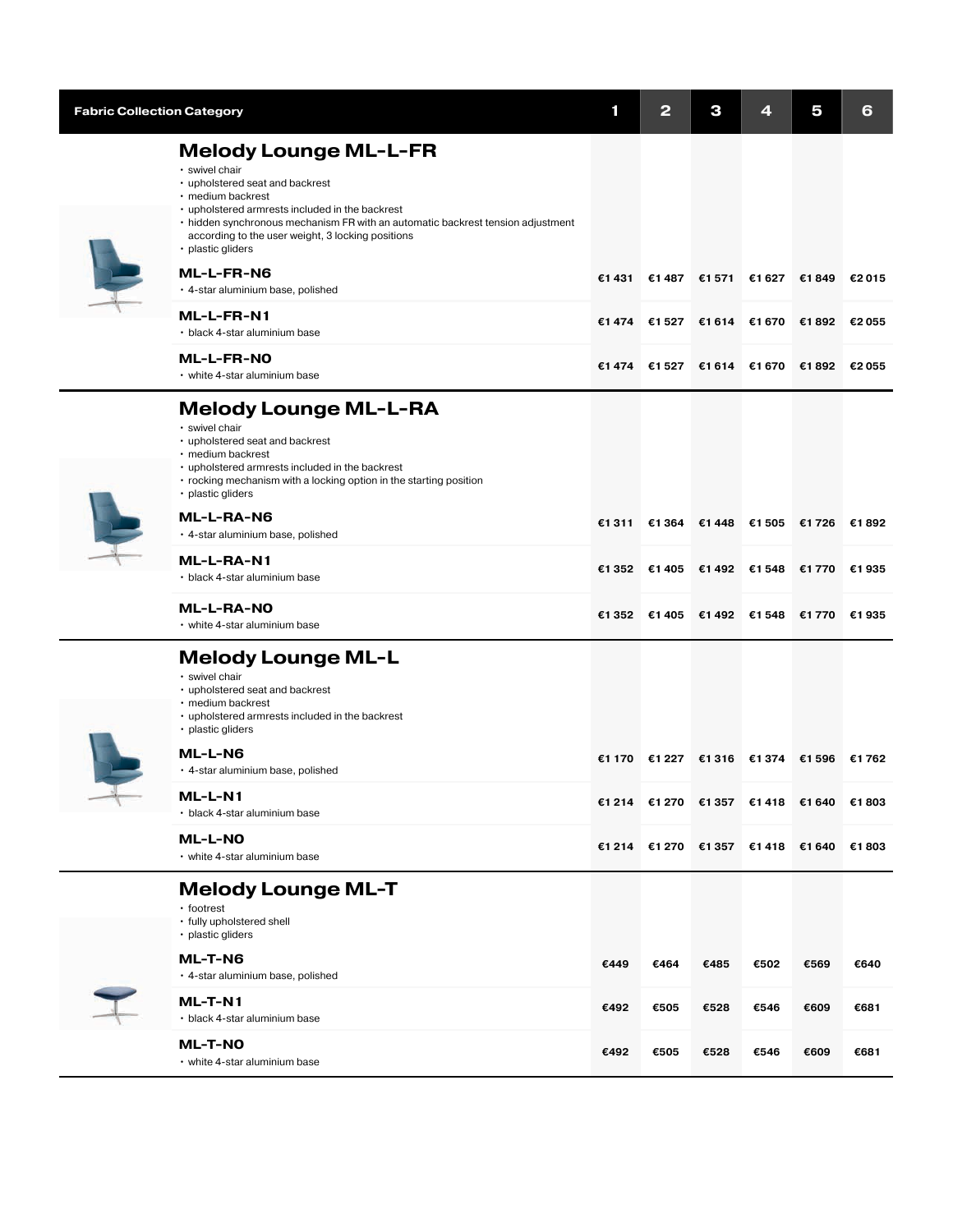| <b>Fabric Collection Category</b> |                                                                                                                                                                                                                                    | 1      | 2      | з     |        | 5      | 6      |
|-----------------------------------|------------------------------------------------------------------------------------------------------------------------------------------------------------------------------------------------------------------------------------|--------|--------|-------|--------|--------|--------|
|                                   | <b>Melody Lounge ML-XL, FW</b><br>· swivel chair<br>• upholstered seat and backrest<br>• high backrest<br>• upholstered armrests included in the backrest<br>. 4-star ash base, stained black or natural oak<br>$\cdot$ no gliders |        |        |       |        |        |        |
|                                   | ML-XL-FR,FW<br>• hidden synchronous mechanism FR with an automatic backrest tension adjustment<br>according to the user weight, 3 locking positions                                                                                | €1 520 | €1576  | €1665 | €1724  | €1946  | €2 139 |
|                                   | ML-XL-RA,FW<br>• rocking mechanism with a locking option in the starting position                                                                                                                                                  | €1436  | €1492  | €1578 | €1 640 | €1862  | €2053  |
|                                   | ML-XL,FW                                                                                                                                                                                                                           | €1 280 | €1 339 | €1425 | €1487  | €1706  | €1900  |
|                                   | <b>Melody Lounge ML-L, FW</b><br>· swivel chair<br>• upholstered seat and backrest<br>· medium backrest<br>• upholstered armrests included in the backrest<br>. 4-star ash base, stained black or natural oak<br>· no gliders      |        |        |       |        |        |        |
|                                   | ML-L-FR,FW<br>• hidden synchronous mechanism FR with an automatic backrest tension adjustment<br>according to the user weight, 3 locking positions                                                                                 | €1489  | €1 543 | €1627 | €1 686 | €1 905 | €2 071 |
|                                   | ML-L-RA,FW<br>• rocking mechanism with a locking option in the starting position                                                                                                                                                   | €1 403 | €1456  | €1543 | €1599  | €1821  | €1986  |
|                                   | ML-L,FW                                                                                                                                                                                                                            | €1 247 | €1 301 | €1387 | €1 443 | €1 665 | €1828  |
|                                   | <b>Melody Lounge ML-T, FW</b><br>• footrest<br>• fully upholstered shell<br>· 4-star ash base, stained black or natural oak<br>• no gliders                                                                                        | €485   | €500   | €523  | €541   | €604   | €676   |
|                                   | <b>Melody Lounge ML-PL</b><br>• upholstered seat cushion for MELODY LOUNGE armchairs                                                                                                                                               | €26    | €33    | €46   | €54    | €84    |        |

Optional features and modifications and modifications and mechanical control of the state of the Melody Lounge

## Castors

Ē.



 $\mathbf{G}\mathbf{M}$  and  $\mathbf{G}\mathbf{M}$  and  $\mathbf{G}\mathbf{M}$  and  $\mathbf{G}\mathbf{M}$  and  $\mathbf{G}\mathbf{M}$  and  $\mathbf{G}\mathbf{M}$  and  $\mathbf{G}\mathbf{M}$  and  $\mathbf{G}\mathbf{M}$  and  $\mathbf{G}\mathbf{M}$  and  $\mathbf{G}\mathbf{M}$  and  $\mathbf{G}\mathbf{M}$  and  $\mathbf{G}\mathbf{M}$  and  $\mathbf{$ 

• felt anti-scratch glider pads for hard floors